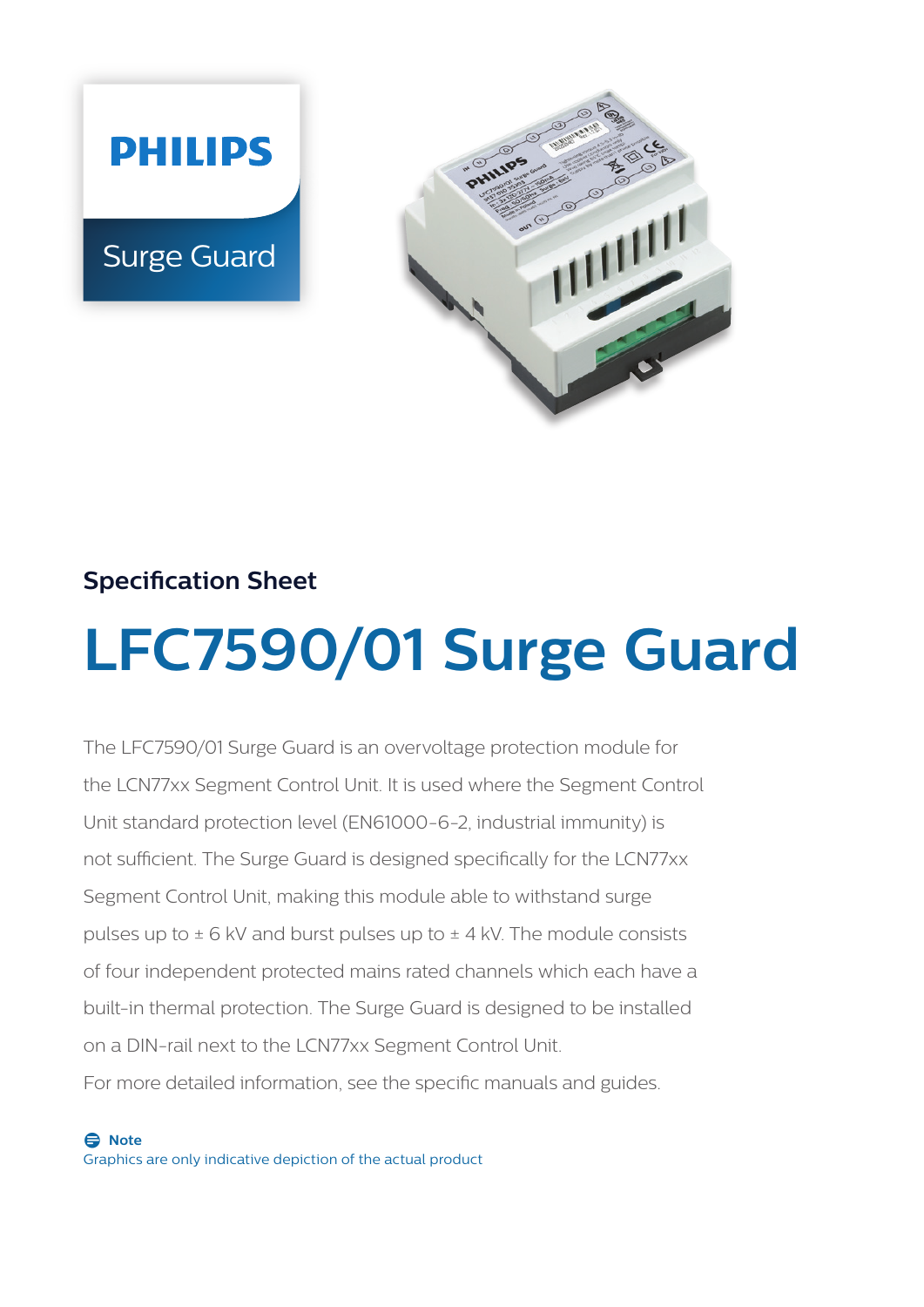### **LFC7590/01**

### **Dimensional drawing**



Dimensions

### **Functionality**

| Surge protection<br>level | $\pm$ 6 kV according to EN61000-4-5 |
|---------------------------|-------------------------------------|
| Burst protection<br>level | $±$ 4 kV according to EN61000-4-4   |

### **Connections**

### B **Warning**

Make sure all primary inputs are disconnected from mains before making any changes in the installation.

### B **Warning**

Neutral must be connected before using/ powering up the product.

| Input  | Three mains rated phase (line) inputs: L1, L2<br>and $L3$<br>One mains rated alarm monitor input: $\triangle$ .<br>One mains neutral input: N                                                                                                                   |
|--------|-----------------------------------------------------------------------------------------------------------------------------------------------------------------------------------------------------------------------------------------------------------------|
| Output | Surge and burst protected outputs, which<br>may only be connected to the LCN77xx<br>Segment Control Unit.<br>Three mains rated phase (line) outputs: L1,<br>$L2$ and $L3$<br>One mains rated alarm monitor output: $\triangle$ .<br>One mains neutral output: N |

### **Installation**

The Surge Guard is suitable only for use in combination with the Segment Control Unit.

The Surge Guard should be protected from dust and water, preferably by enclosing the system in a metal IP class 65 (NEMA type 4) outdoor cabinet.

Keep wiring short from the mains circuit breaker towards the mains power input. The wires between the Surge Guard and the Segment Control Unit may not exceed 0.15 m.

**Wiring**

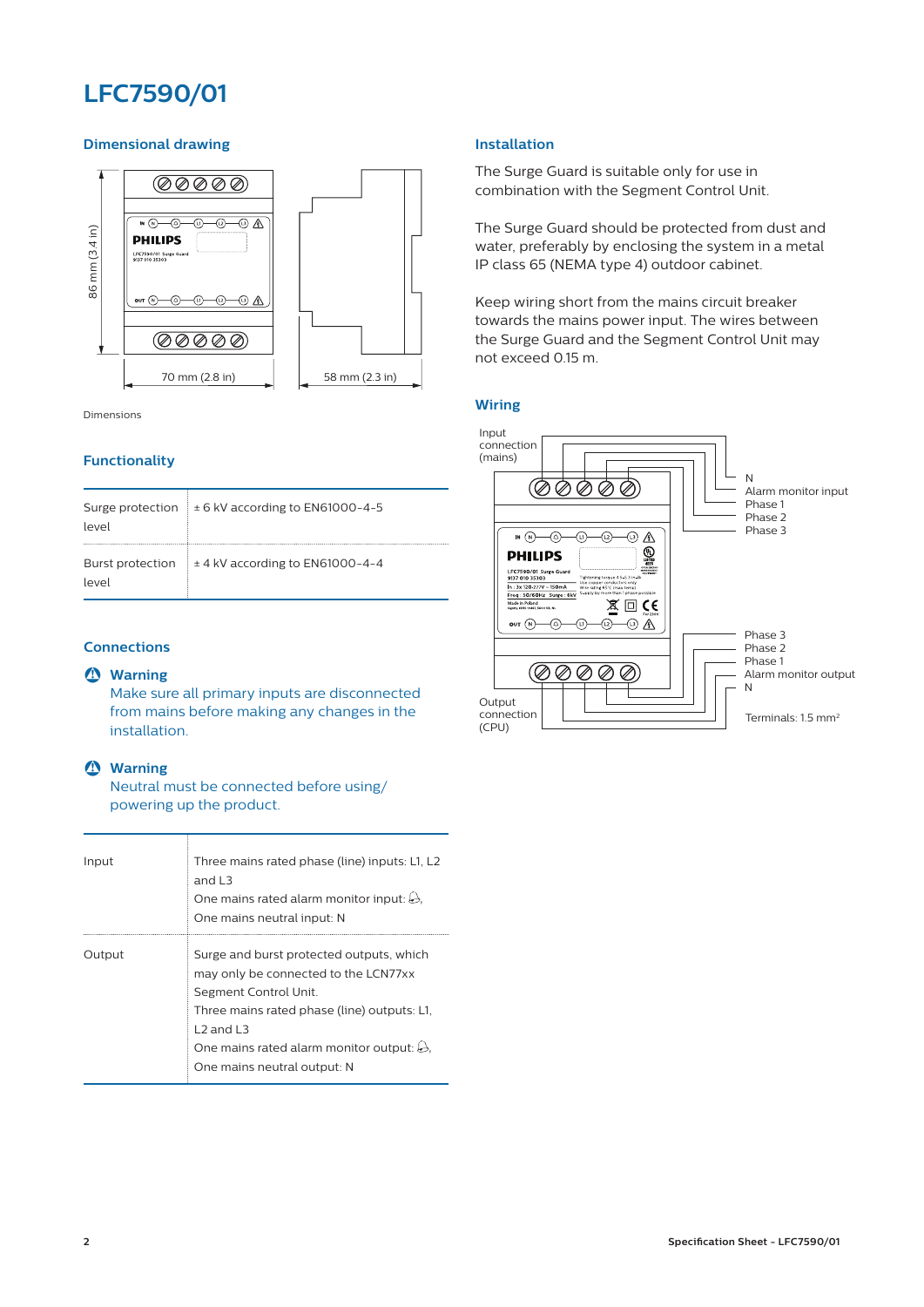## **Specifications**

#### Environmental conditions

| Storage temperature      | $=$ -40 to 85 °C      |
|--------------------------|-----------------------|
| Operating<br>temperature | $-20$ to 60 °C        |
| IP rating                | IP20                  |
| Max humidity             | 90 % (non-condensing) |

### Supply characteristics

| Input voltage     | L1, L2, L3 to N 120 to 277 Vac<br>alarm monitor to N 0 to 277 Vac |  |  |
|-------------------|-------------------------------------------------------------------|--|--|
|                   | Nominal voltage: 230 Vac<br>Nominal frequency: 50/60 Hz           |  |  |
| Current           | Typical 150 mA.<br>Maximum 350 mA                                 |  |  |
| Power consumption | < 0.4 W with maximum load connected<br>to SCU                     |  |  |
| Mechanical        |                                                                   |  |  |
| Housing           | Top part Gray (RAL 7035) Lexan 940                                |  |  |

1550

Mounting DIN-rail (EN50022)

### **Connections**

| Input and output | 0.82 to 1.31 mm <sup>2</sup> (AWG 18 - 16) solid/   |  |  |
|------------------|-----------------------------------------------------|--|--|
| connector        | stranded; copper conductors only,                   |  |  |
|                  | wire rating $65^{\circ}$ C min.; wire strip length: |  |  |
|                  | 6 mm, screwdriver, bladed, size 0.4 x               |  |  |
|                  | 25                                                  |  |  |
|                  | VDE insulated                                       |  |  |
|                  | Tightening torque: min 0.5 Nm, max.                 |  |  |
|                  | 0.68 Nm (6 lbs in)                                  |  |  |
|                  |                                                     |  |  |

### Standards and approvals

2014/35/EU, Low Voltage Directive (LVD) 2014/30/EU, EMC Directive RoHS according EU directive 2011/65/EU and China directive GB/T26572 REACH according EC 1907/2006 UL 916



B **Warning**

Weight 120 g

To be wired by trained/certified Personnel only

Base part Black (RAL 7021) Noryl VO

Coating Conformal coated